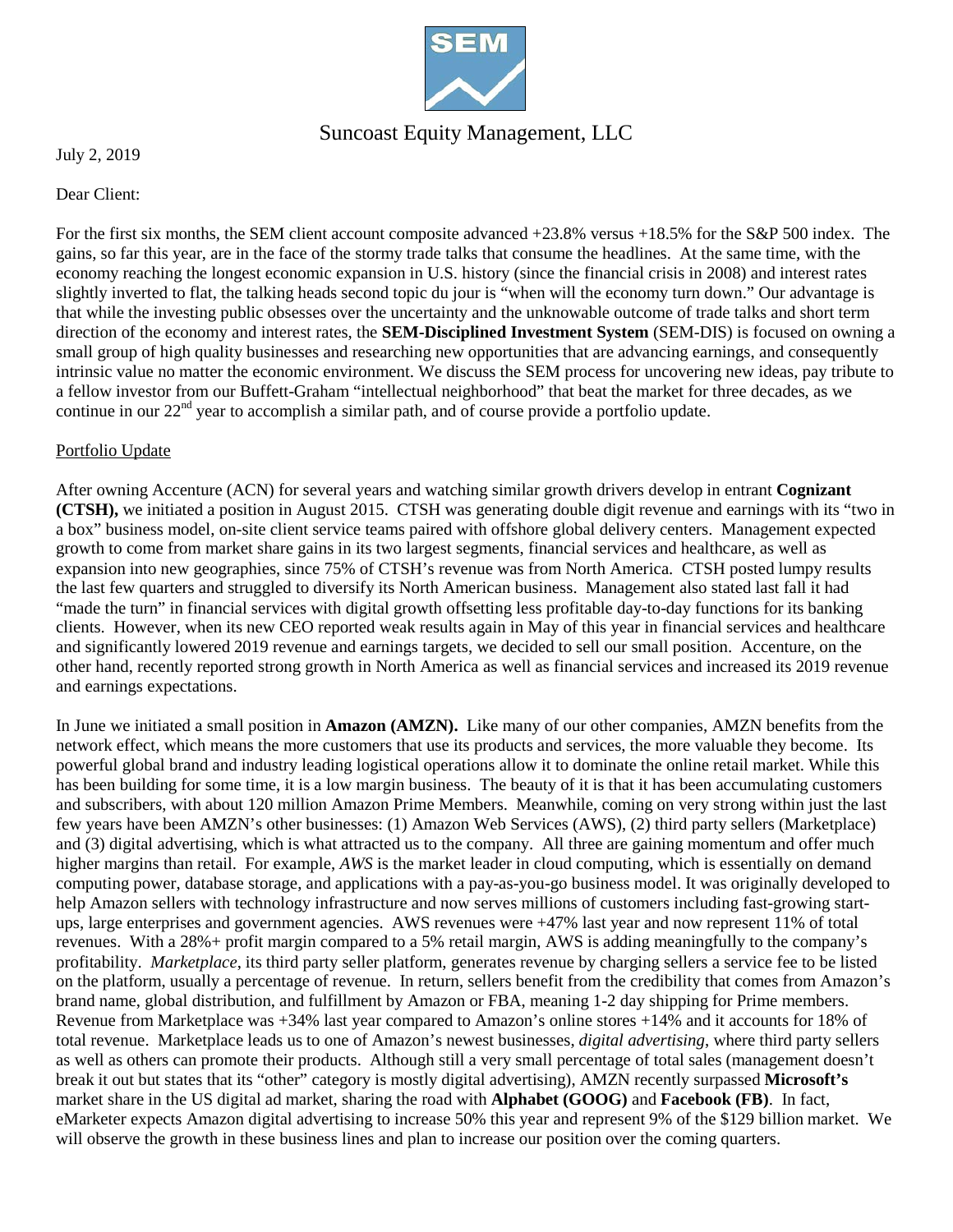In other portfolio news, **Facebook** announced a major plan to launch a global payments service and product, based on blockchain technology and "cryptocurrency" format, with the given name of "Libra". The organization created by FB and based in Geneva boasts over 27 partners including our portfolio companies **Visa**, **Mastercard** and **Paypal,** which threw in \$10 million each to be part of the group. As a consumer you would download a digital wallet from a FB subsidiary called Calibra, which then allows you to purchase Libra, a cryptocurrency that you use to pay for goods and services across the globe. Without getting too deep in the weeds on this, it is secured by blockchain technology (a digital ledger and bookkeeping system) and Libra's value is pegged to a basket of global currencies backed by a reserve fund which will hold mainly government securities. This is a bit of a contrast to recently popular bitcoin(s), which in our view is more speculative and has proven to be very volatile. Bitcoin has a spotty record of processing a large of number of transactions, but supporters see it as a store of value like gold (which in our view has extrinsic not intrinsic value).

FB's focal point with Libra is to serve the 1.7 billion people globally that don't have active bank accounts, but many of which have FB accounts. It will be offered through its Messenger and WhatsApp platforms as well as a standalone app, Calibra. Two related takeaways for us as investors are that big ideas can be powerful when you have network economics and 2.4 billion users, as FB is the largest network of its kind. As part owners of FB we also believe there are likely other services or products FB may think of in the future that it can offer and consequently leverage its unprecedented user base. At the same time these big ideas may not pan out, so we never consider them in our present valuation of the business until they gain some traction. We are eager to watch the progress of Libra as it relates to an opportunity for FB and at the same time cognizant of the competitive threats to other payments companies like Visa, Mastercard and Paypal, who will also be partners in this venture.

While we are on the subject of **FB** and **GOOG**, one additional thought we want to continue to share, is as these two businesses increase their spending, which has recently slowed earnings growth, both have enormous scale and competitive advantages that support our continued ownership at this time. With significant network economics, big new ideas may come to fruition like this recent announcement from FB. That, combined with the current financial strength of the businesses and balance sheets, can be very powerful long term drivers for us as investors.

FB and GOOG's recent spending increases are reasonable and in our view supportive of the long term strength of their business. In our best judgement, FB and GOOG's business issues, including government threats, are mostly growing pains. We have to remind ourselves how quickly these immense businesses have grown. Did you know that in less than four years FB has grown its net income to \$22 billion in 2018 from \$3.7 billion in 2015? That's a 500% leap in earnings and an incredible achievement in corporate history. Data privacy is a very important subject but it is not limited to FB and GOOG. It embroils all companies from **Square**, which was recently criticized in *The Wall Street Journal* for forwarding a digital receipt from a woman hiring a divorce attorney to a random acquaintance, to Target for recent data breaches. All companies need to carefully handle and improve personal data privacy and to the best of their ability deliver accurate and appropriate information in an era that one recent journalist cleverly deemed the "surveillance economy" (or surveillance capitalism). We would rather describe it as the personalized (or customized) service and product economy. Political motivations and actions by Congress, regulation and antitrust towards successful companies are almost always backwards looking. Those in charge in this realm seem to forget that good old free market capitalism ushers in competition over time. We will keep a close watch on FB and GOOG as we do all our companies, utilizing our best experience to separate the noise from the important business data points.

#### SEM-DIS New Opportunity Discovery Process, (Why Amazon Now?)

So how did **Amazon (AMZN)** come up for consideration? Why now? Did we have an emotional feeling that we need to own it because it is one of the more popular names among investors that gets daily coverage in business or national papers such as *The Wall Street Journal* or *The New York Times*? Did we buy it because a famous TV business journalist, Jim Cramer of CNBC, popularized the term FAANG (his acronym for Facebook, Amazon, Apple, Netflix and Google) and seems to cover these stocks daily on his show? The answer to both of these questions is no.

The **SEM-Disciplined Investment System (SEM-DIS)** is always closely monitoring a list of companies we don't own and comparing them with what we currently hold. Other than specific attributes we identify above in the portfolio update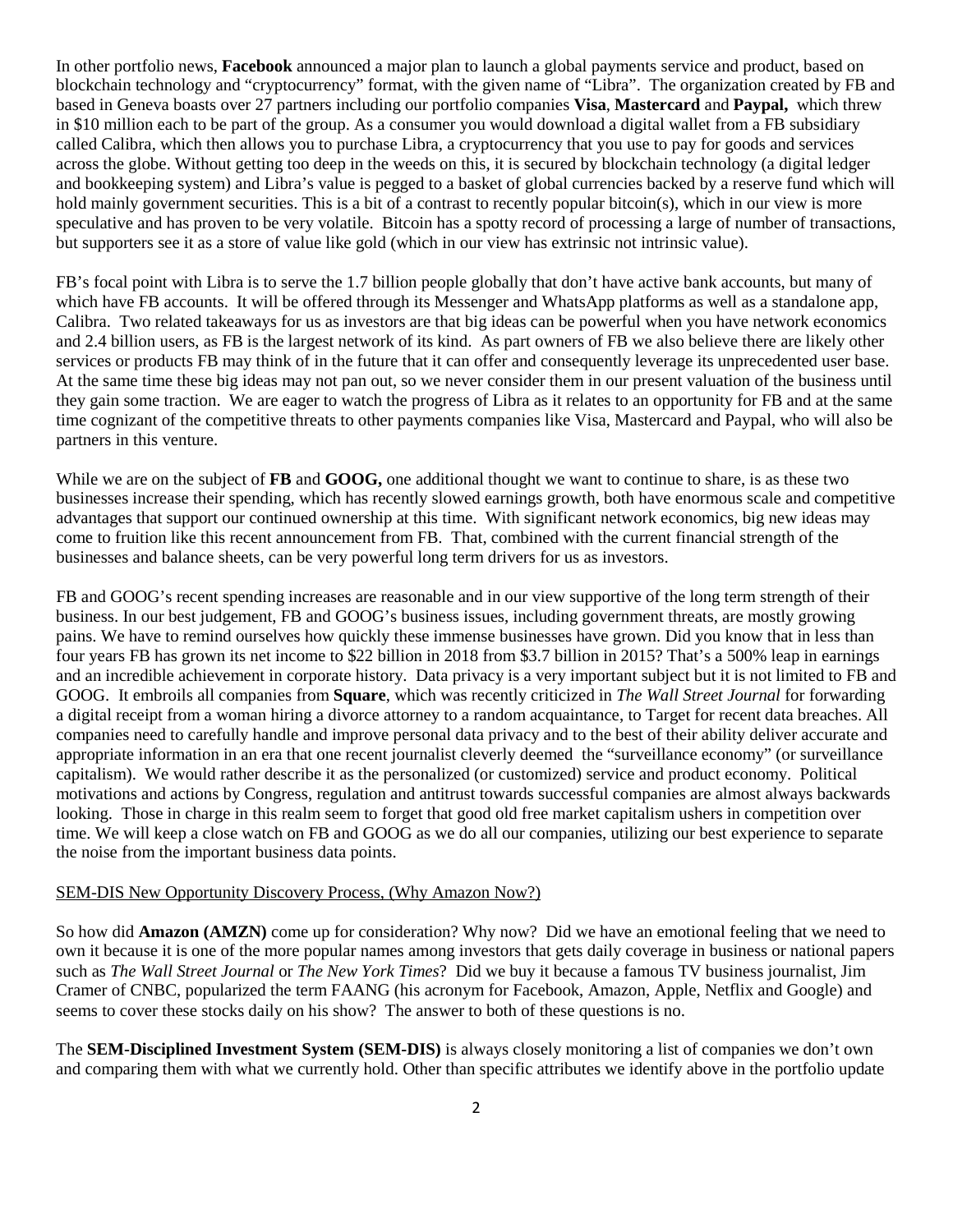section, we thought it would be good to revisit with you how a company gets on the farm team list, so to speak. At the end of this letter is the graphic illustration of SEM-DIS which importantly has not changed but evolved since inception.

It begins with the universe of a few thousand companies ranging in size from large to small capitalization businesses. That list quickly narrows to only 10-15% of the total population that meets our *"high quality business"* requirements. The high quality criteria demands that each prospect demonstrate a record of: (1) above average returns on capital, (2) consistently earning free cash flow, which is cash in excess of all spending that is revealed on both the income statement and cash flow statement from their audited financials. The SEM-DIS has a third and fourth high quality criteria: (3) we require a strong balance sheet as it relates to the ratio of cash reserves to debt and also free cash flow to net debt. Finally and importantly (4) we prefer growth businesses for the fundamental belief that if a business grows its earnings consistently higher over time, with a well managed amount of capital, its stock price will follow.

As it relates to our purchase of AMZN, it was not until 2018 that it began to demonstrate consistent free cash flow in excess of its spending, though we have been a great admirer of its business for over a decade. We have owned **Alphabet (GOOG)** since 2008 as it met our stringent criteria that far back.

Keep in mind that the few hundred companies that meet the first important criteria is not a static list. Over time new companies may qualify and some existing businesses may make it on the list if their economics improve. Importantly, it is a tough group to qualify for and because the amount of new companies entering each year is a low number; our cumulative knowledge of this group grows and gets deeper over time. Examples of companies today that we continue to monitor but don't meet the free cash flow requirements include well known businesses such as **Netflix** and **Tesla**. In particular, Netflix is still spending much more on new content than it is earning, though we admire its global expansion and business model.

Our next step is to **"***monitor and assess"* this list of typically a few hundred candidates. Throughout the year we study and review the changes in financial strength (cash flow and balance sheet) and compare it to its history, observe changes in operating and net margins, and monitor the relationship between its stock price and intrinsic value estimate. We created proprietary spreadsheets in which we input important financial information and our **SEM-DIS** valuation metrics to track and compare candidates. As it relates to AMZN, what is so powerful is even as its sales have obviously grown at a fast pace, its operating margin, as defined by the Value Line database we utilize, leapt to 12% from 8% and 4% in 2018, 2015 and 2011, respectively.

The SEM-DIS requires we conduct *"in-depth reviews"* on the businesses we currently own and on our prospect list. We look for competitive advantages of (and threats to) the business, market and product growth and operational scale as well as management skills (see attachment below). To repeat what we mentioned above even if we pass on a new idea after an in-depth review, we continue to monitor it so that we gain knowledge and perspective for comparison to our other businesses and prospect list. Our comments about our AMZN purchase above in the portfolio update section capture some of our qualitative review observations.

Finally, we *"select and manage"* our new portfolio holding. We initiate a position, as we did with AMZN, opportunistically when the stock market softened in early June, and then we increase the portfolio weighting over time.

#### With Respect

As you have heard us say before, we are students of what we believe to be a very sound framework for successful investing that is both common business sense coupled with a high degree of emotional intelligence. Of course our founding fathers, so to speak, are Warren Buffett and his mentor Benjamin Graham. Like all good college basketball coaches that followed in the footsteps of Dean Smith of North Carolina, there are many of us that come from the "intellectual village" of Warren Buffett and Benjamin Graham. The primary principles are to: (1) mindfully think of being an investor in stock as being a part owner of a business, (2) incorporate margins of safety and (3) understand that the market is there to serve us the investor. Many of us from the village have successful track records by applying these principles within our process, which we define as **SEM-DIS** and we cover above.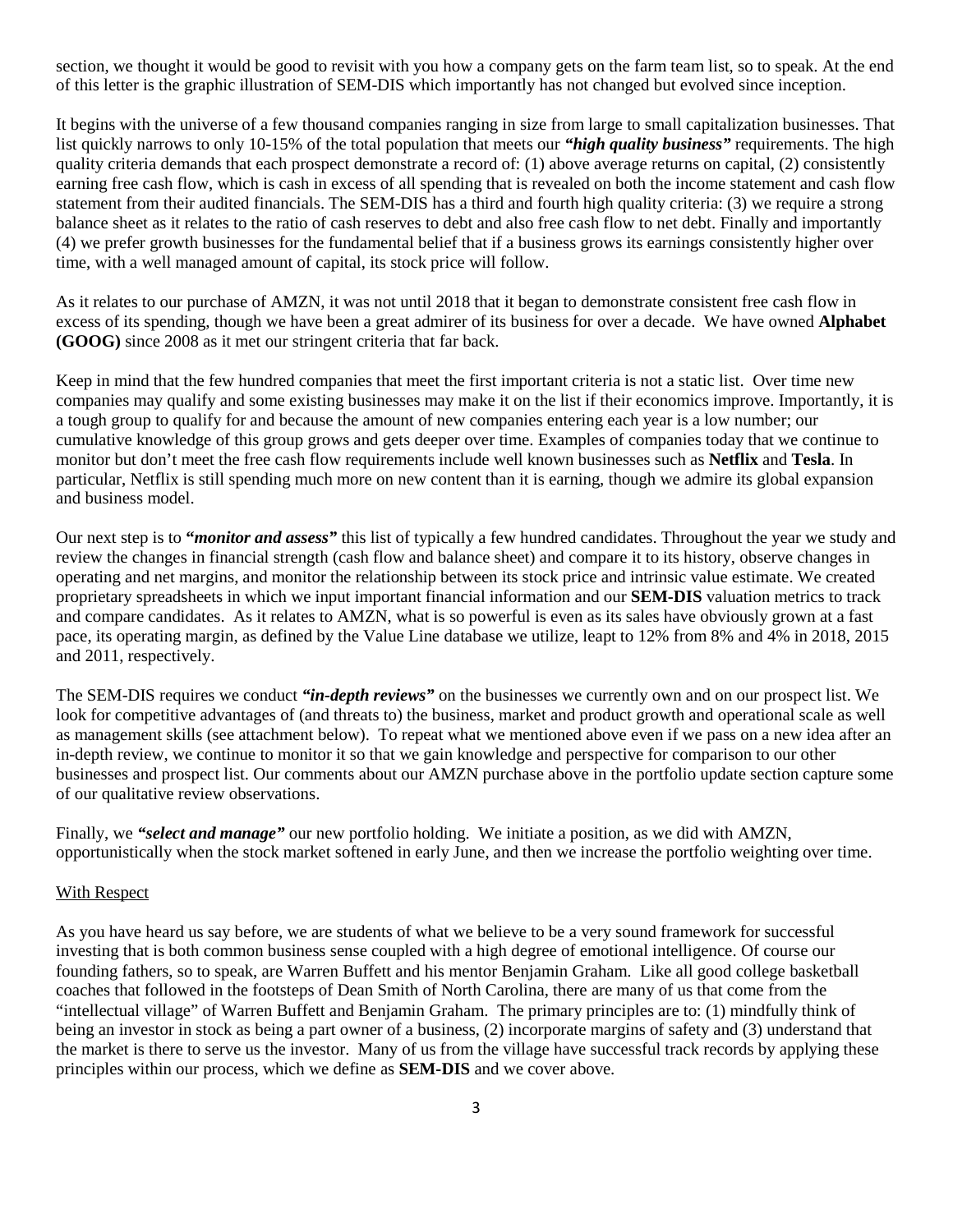We respectfully pay tribute to one of the members of this group Mr. John Neff, who recently passed away at 87. He was inspired as we are by Ben Graham's writings and books. Early in our careers, we would often read Mr. Neff's letters to investors both current and historical, as he traversed the markets including the "go-go" 1960s and "nifty fifty" market of the 1970s. For over three decades, from 1964 to 1995, at Wellington Management's Windsor Mutual Fund Mr. Neff achieved a 13.9% annual rate of return versus 10.6% for the market. A \$1,000 investment in his fund grew to \$56,000 versus \$23,000 for the S&P 500, per a recent honorary article in *The Wall Street Journal*. Over this 31 year span, Mr. Neff and Windsor delivered added wealth value over the S&P 500 of 143% with **active management**. In SEM's first 21½ years, our active management added wealth value is 48%. Our added wealth is meaningful, though it could lag Mr. Neff's when we get to the 31 year mark because of stock market's significantly lower (but still acceptable) annual average return of 7.3% versus 10.6% during Mr. Neff's tenure. With another decade of compounding to go to mark a similar time period as Mr. Neff, we look forward to continuing to add to our results, relative and absolute, and have every hope of going further and creating a successful 40+ year track record.

Best wishes for a great summer. We thank you and are grateful for your confidence.

Sincerely,

# **Don Amy**

Donald R. Jowdy Amy Lord, CFA President Senior Vice President

### *Suncoast Equity Management, LLC*

Performance results versus the Standard & Poor's 500 Index

| <b>Time Period</b>                                | <b>SEM</b><br>$%$ Return* | <b>S&amp;P 500</b><br>% Return | <b>SEM - Value</b><br>of \$1,000,000 | <b>S&amp;P 500 - Value</b><br>of \$1,000,000 |
|---------------------------------------------------|---------------------------|--------------------------------|--------------------------------------|----------------------------------------------|
| First Six Months (2019)                           | $+23.8%$                  | $+18.5%$                       | \$1,238,300                          | \$1,185,400                                  |
| One Year                                          | $+14.6%$                  | $+10.4%$                       | \$1,146,300                          | \$1,104,200                                  |
| Three-Year                                        | $+18.4%$                  | $+14.2%$                       | \$1,659,100                          | \$1,488,900                                  |
| Five-Years                                        | $+12.4%$                  | $+10.7%$                       | \$1,792,600                          | \$1,663,300                                  |
| Ten-Years                                         | $+14.8%$                  | $+14.7%$                       | \$3,965,800                          | \$3,941,600                                  |
| <i>Inception</i> $(21 \frac{1}{2} \text{ Years})$ | $+9.3%$                   | $+7.3%$                        | \$6,721,800                          | \$4,548,900                                  |

\* Composite results of all SEM managed accounts, net of all fees.

Note: Performance for the three, five, ten, and since inception periods represent the annual average rates of return

*5550 W. Executive Drive, Suite 320, Tampa, Florida 33609 \* Tel: 813-963-0502 \* [www.SuncoastEquity.com](http://www.suncoastequity.com/)*